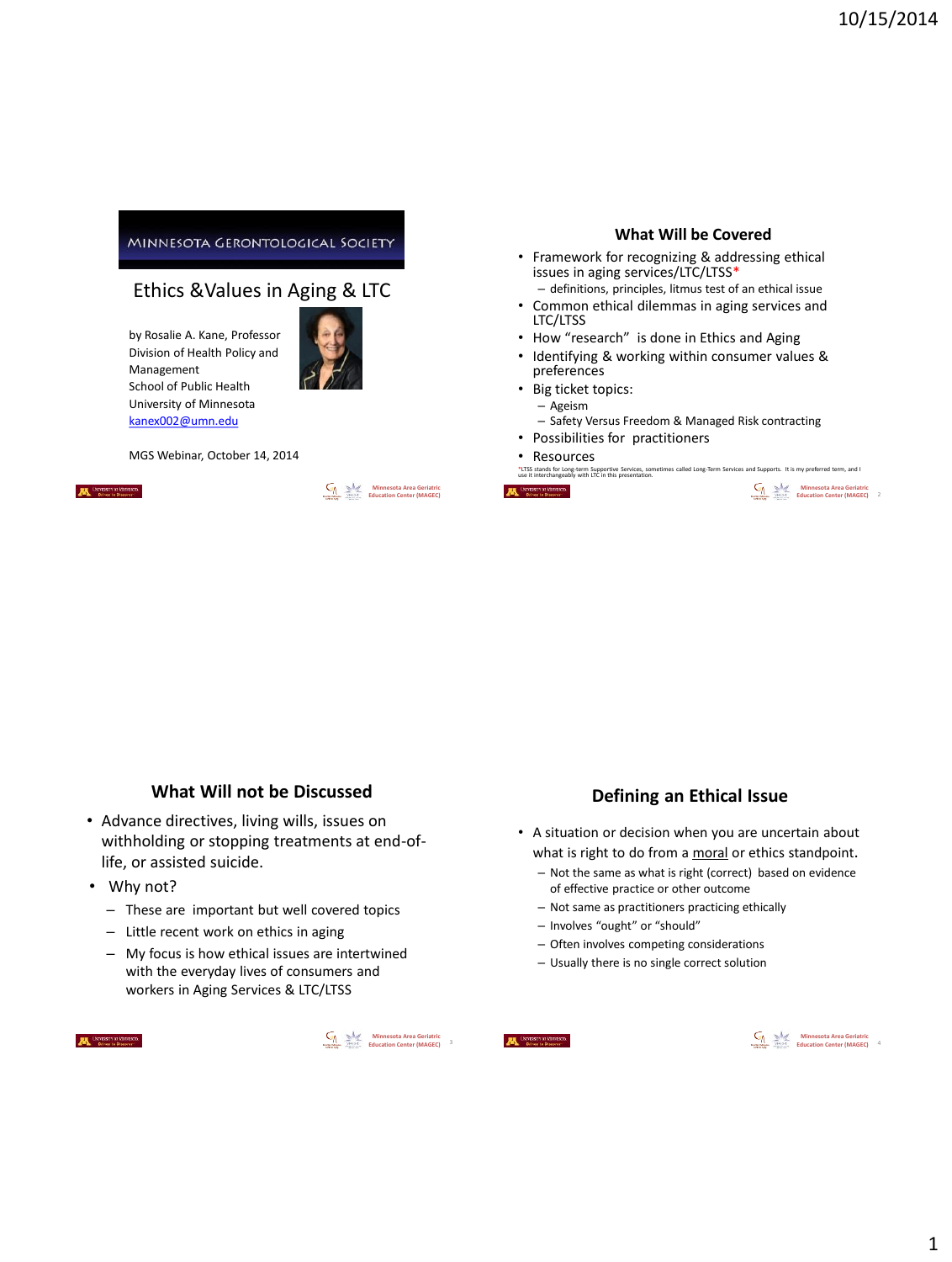### **Ethical Issues May be Mis-specified**

- Some "ethical dilemmas" may really be improper practices not a dilemma
	- Not telling an older person that his/her trip to a NF or AL is meant to be one-way
	- Communication with family members—and then (if they think it best) with the older person
- These are not dilemmas but unfortunate events – Can raise dilemmas for those who must deal with such events after-the-fact
- Sometimes ethical issues not recognized
	- Practitioners may say they had 0 ethical issues in a time period



**Minnesota Area Geriatric Education Center (MAGEC)** 5

# **Frequently Encountered Ethical Issues**

- Uncertainty about what should be done because: – Conflict among interests and well-being of consumer and
	- various family members – Conflicts among interest and well-being among family members
	- Your own internal conflict about what might be best for
	- consumer and family because of competing "good."
- Issue about confidentiality and sharing information.
- Organization policies/practices raising ethical issues.
- Public policies raising ethical issues.

People who first don't recognize any ethical issues easily generate examples once asked about issues related to the topics listed above.



**Minnesota Area Geriatric Education Center (MAGEC)** 6

## **From Bioethics 101**

- Principles
	- Respect for the autonomy of persons
	- Beneficence (non-maleficence)—do good (do no harm)
	- Justice
	- Fidelity?
- Virtue Ethics
	- Virtues of older person
		- Gets to responsibilities not just rights
	- Virtues of professional, case manager, or other roles
- Procedural vs substantive
- Ethics vs law



- **Aging and Autonomy, unpacked**
- Definition of respect for persons
	- People are not means to an end
	- People should be able to direct their own lives
	- Therefore, you do not do for, to, or about a person anything without his or her consent
- And therefore anything you have promised, you fulfill • Limitation to autonomy principle
	- Exercise of choice and self-direction cannot interfere with another person's autonomy
- Off-shoots from autonomy principle
	- Privacy rights
	- Informed consent rights
	- Confidentiality rights



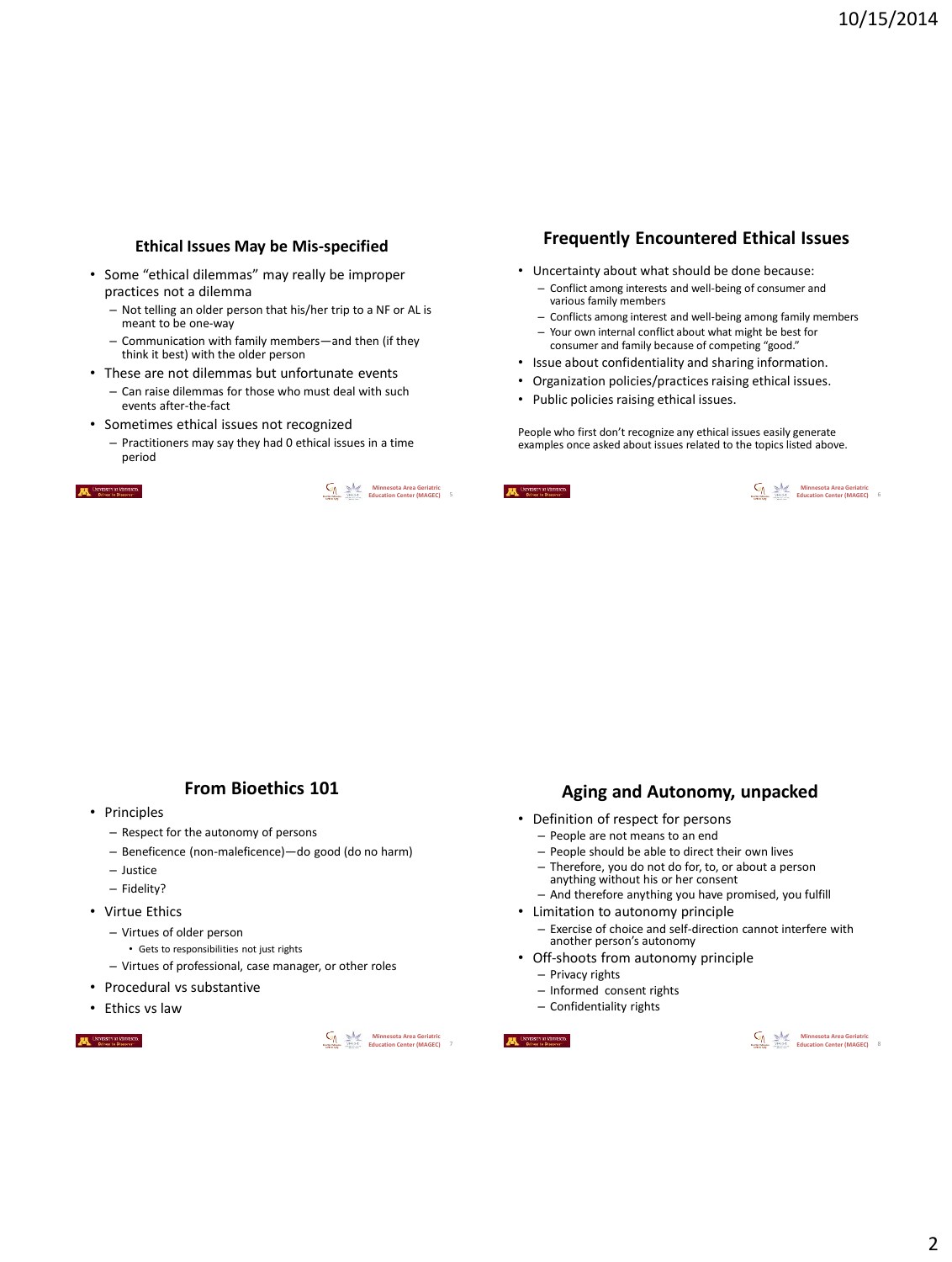# **Aging and Autonomy, unpacked, con'td**

- Distinctions about autonomy\*
	- Delegated vs Undelegated
	- Capacitated vs Incapacitated
		- Surrogates for persons without capacity
		- Substituted judgment vs best interest standard
	- Authenticity

**Constanty of Missource** 

- Long-range vs short-range
- Decisional vs Executional
- Autonomy emphasis often cold comfort for people with intermittent or progressive frailty.
- ISSUES about personhood and dementia.<br>• Collopy, B. (1988). Autonomy in Long-Term Care: Some Crucial Distinctions. The Gerontologist, 28 (Suppl), 10-17.)



**Minnesota Area Geriatric Education Center (MAGEC)** 9

### **Aging and beneficence, unpacked**

- Do unto others their own good
- Personal differences in values & preferences – Safety vs independence or freedom
	- Views on personal risk
- Older clients differ from each other
- Differences occur in families
- Differences between professionals & clients
- Intrinsic difficulties: competing "goods"

Note: Beneficence principle—doing good—can conflict with autonomy principle, the right to self-direction



**Minnesota Area Geriatric Education Center (MAGEC)** 10

## **Justice and Aging, unpacked**

- Treating like people the same
- Justice over the life span
- Justice within families
	- Avoiding unjust expectations of various family members
- Justice across clients
- Relevance of age
	- Avoiding ageism—i.e., bias against old people
	- Ageism occurs among people of all ages
	- Seniors can internalize biases against old people
	- Test: ask if opinions would be the same about fairness in a case if the main actors were middle-aged rather than elderly



**Minnesota Area Geriatric Education Center (MAGEC)** 11

# **LTSS for Elderly Rich in Ethics Challenges**

- LTC embedded in personal values
- LTC involves personal dignity
- LTC client often dependent on others to exercise their autonomy
	- Giving help creates more dependence
- Paradox of dependency
- LTC clients often at risk
- LTC clients can be limited in decision capacity
- LTC involved end of life issues

Research shows that many of ethical dilemmas and ethics cases for seniors involves questions of acceptable risk and risk-taking.

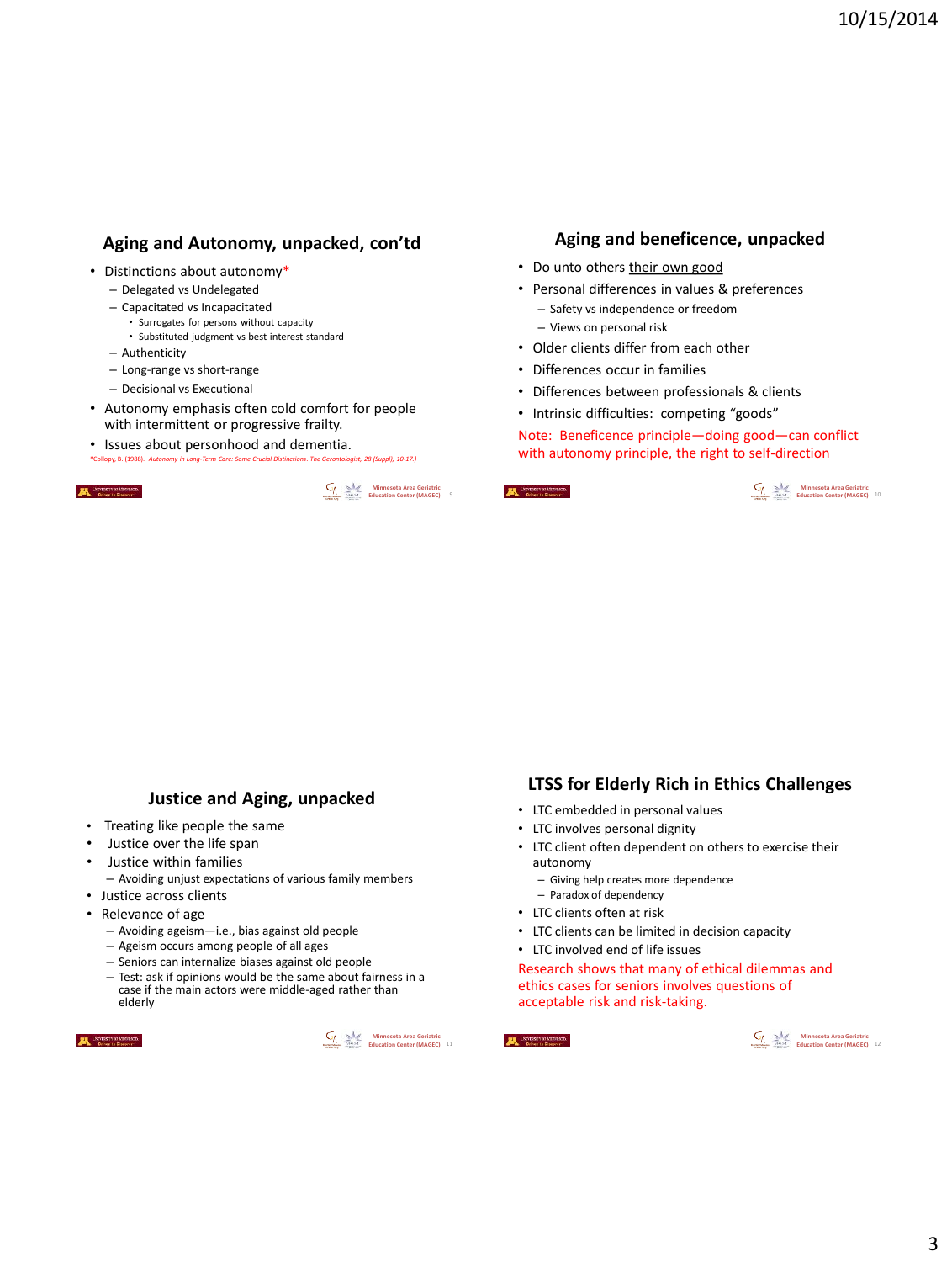# **Research in Bioethics**

- Impossible to study what should be done ethically
- Research of several types is still valuable
	- Possible to study effects of protocols or policies developed as ethics procedures—and to improve those procedures
	- Studies can identify tensions that occur in practice and result in "thick descriptions" of ethical problems rather than deal in the hypothetical
	- Possible to study values and preferences held by various groups
	- Orderly development of examples from research, construction of cases, and iterative case commentary



**Minnesota Area Geriatric Education Center (MAGEC)** 13

### **Ethics Research with Multiple Groups**

- My research on ethical issue:
	- Nursing home social workers and nurses aides
	- Decision advisors in multiple fields and settings
		- Home care, hospitals, housing, guardianship, cae managers, guardians, housing managers
	- Hospital and NH discharge planners
- Many difficult cases were generated
- Many respondents felt it was not legally or ethically permissible to give advice on quality of providers or even differences among providers
	- Proved to be based on erroneous assumptions



**Minnesota Area Geriatric Education Center (MAGEC)** 14

#### **Case Management Ethics Study (Sample, 250 case managers in 10 states\*)**

- Tension between consumer safety and choice
- Reconciling advocacy and allocation roles
	- Case managers also may control resources & allocate them
	- They may be asked to consider overall costs for people serves and keep down per-person expenses
	- Ethical solutions require disclosure of those conditions
- Issues on making referrals
	- Deference sometimes want to be fair to agencies
		- Concern over influencing organization business
	- Keeping particular programs full—e.g. day care
	- They needed to question whether they were violating CONSUMER autonomy in hard sell of programs<br>
	Pennod JD, and Kivnick, HQ. (1994). Case managers discuss ethics: Dilemmas of an emerging occupation in long-

\* Kane, RA, Penrod JD, and Kivnick, HQ. (1994). Case managers discuss ethics: Dilemmas of an emerging occupation in long-term care in the United States. Journal of Case Management, 3(1):3-12, 1994.



**Minnesota Area Geriatric Education Center (MAGEC)** 15

#### **Values in LTSS**

- Values: i.e., enduring preferences on important matters.
- Research on values of older people usually on endof-life issues.
- Values differ on everyday matters, including daily routines, risks, pain, meaningful life
- Professionals often do not know the values of people they serve\*
- Professionals often don't ask about preference – False promise issue—raising expectations unrealistically.
- Standardized approaches to discussion of values and preferences help. \*\* \*Kane, RA, Caplan AL, Urv-Wong EK, Freeman IC, Aroskar MA, and Finch, MD. (1997). Everyday matters in the lives of nursing home<br>residents: Wish for and perception of choice and control. <u>Journal of American Geriatrics Soci</u>

\*\* Degenholtz HD, Kane, RA and Kivnick HQ (1997). Care-related preferences and values of elderly community-based LTC consumers: Can case managers learn what's important to clients? Gerontologist., 37 (6), 767-777.

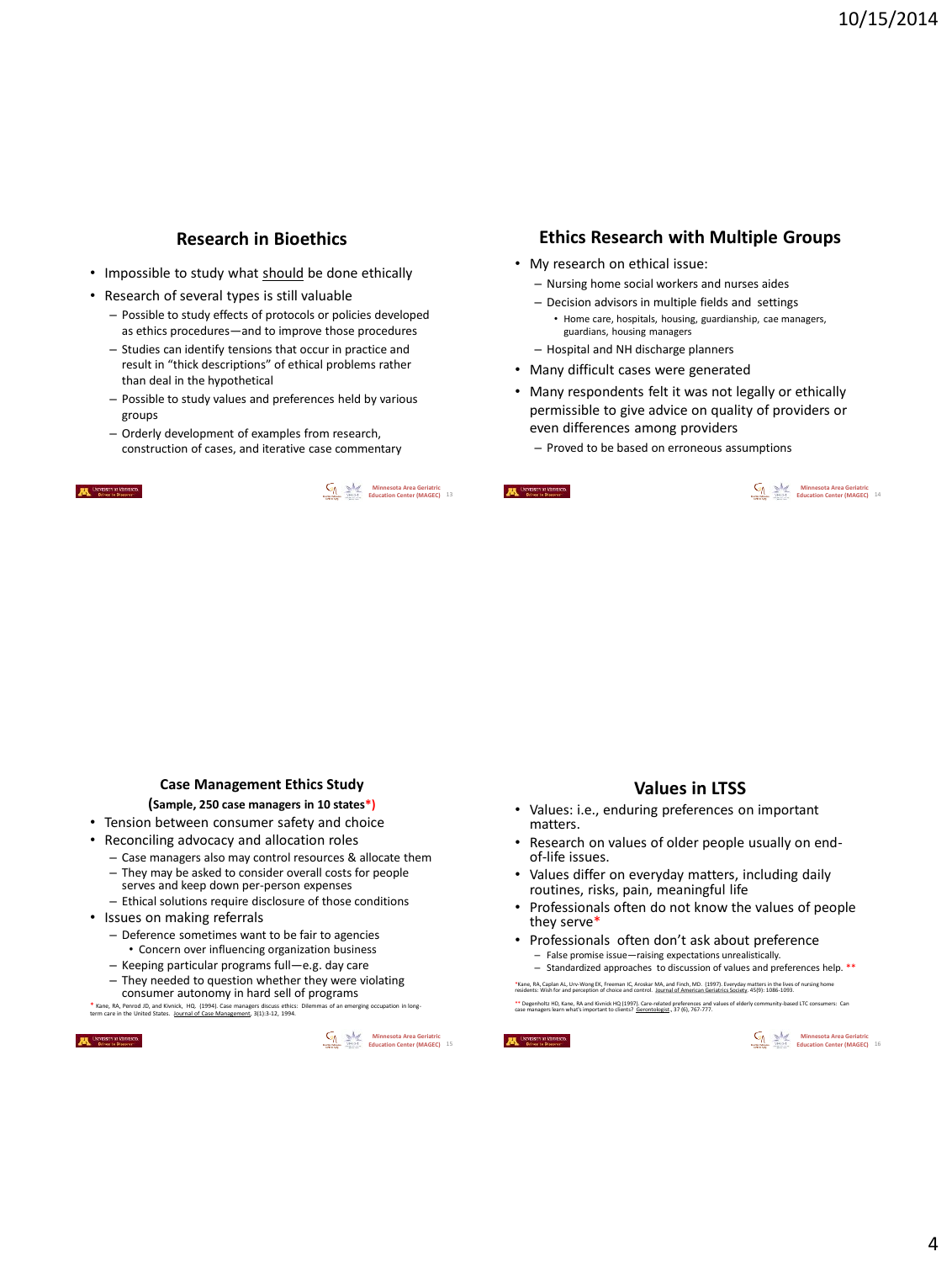# **The Problem of Safety**

- Perfect safety an absurdity
- How to allow for consumer choice
- Reaching a new operational definition of safety Is goal:
- 1. Maximum QOL and autonomy as consistent with health & safety?
- 2. Or maximum health & safety as consistent with personal autonomy and choice?
- Often two things cannot be maximized
	- Which is primary and which is side constraint



**Minnesota Area Geriatric Education Center (MAGEC)** 17

### **Real Examples of Safety Issues**

- Older person has faulty gag reflex and aspirates his food sometimes—can he make choice to eat regular food & beverages
- Older NH resident wants to go outside to take a walk unaccompanied.
- Assisted living resident wants to remain where she has been for 11 years but after stroke can no longer take her own meds. Doctor says fine but state regulations say no.



**Minnesota Area Geriatric Education Center (MAGEC)** 18

# The assisted-living dilemma

Residents and regulators strain to balance freedom with protection





**Minnesota Area Geriatric<br><b>Education Center (MAGEC)** 19

# **Managed risk contracts a.ka. negotiated risk contracts**

- Agreements between a consumer (or consumer's agent) with provider that consumer may accept risks so as to achieve other goals of consumer after risks are explained
- Managed risk agreements are both a process & a document
- They have been used more as a care planning & communication device than legal vehicle
- They can help generate alternative ideas

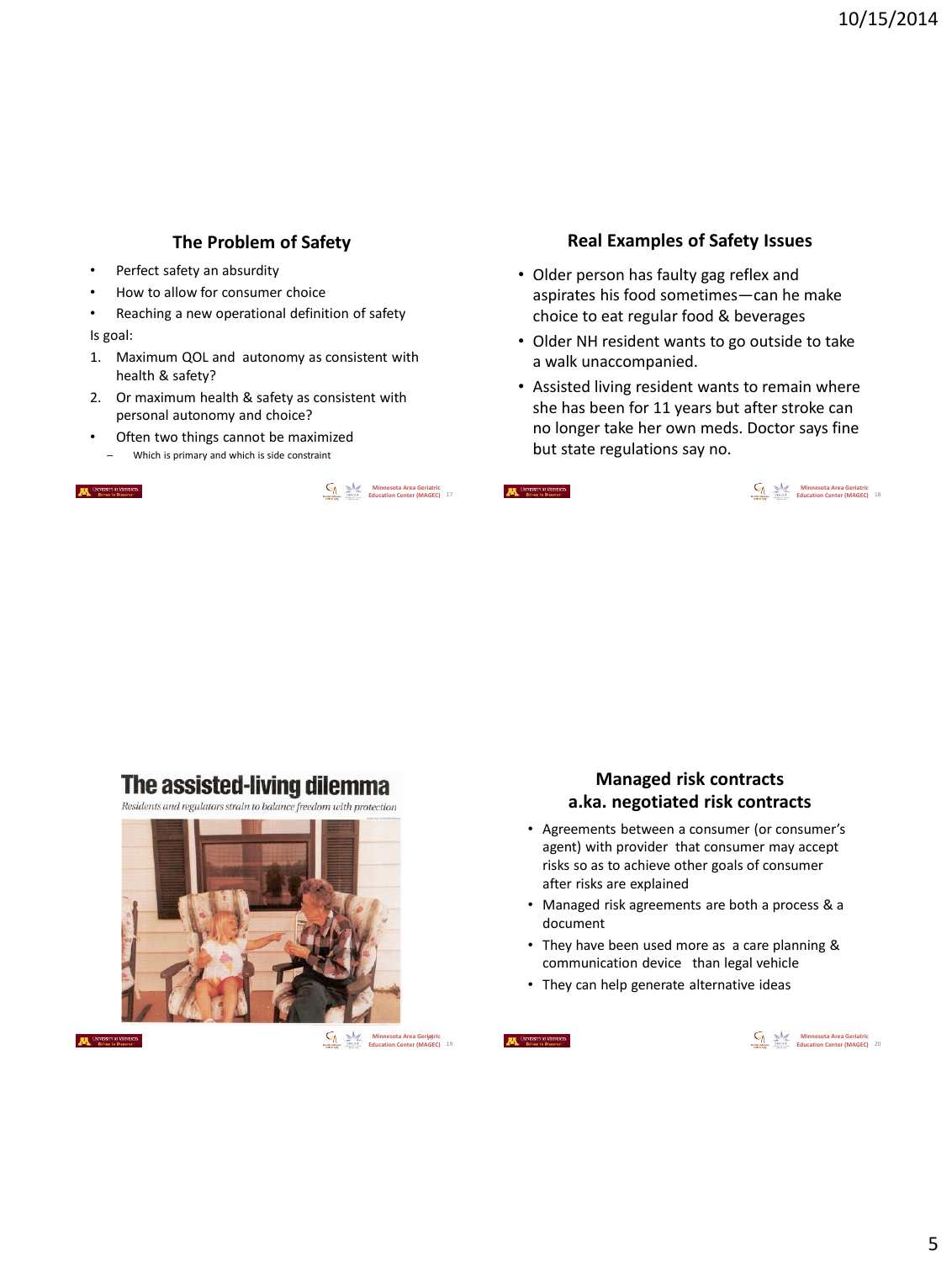# **Safety Often Viewed Narrowly**

- Must consider safety of all alternatives--not just the alternatives to nursing homes
- Must consider likelihood of event as well as seriousness if it occurs
- Must consider psychological and social risks as well as physical risks of various alternatives

# **Questions Re Managed Risk Contracts**

- Who explains risks?
- Can family or other agent accept risks for someone with dementia?
	- Best interest or substituted judgment standard?
- How often is agreement updated?
- Is agreement revoked if person later has dementia.
- How to distinguishing between provider's permitting consumers to choose risk from negligent care
- How to react when negative event occurs?
	- Can this be done without bestowing blame?
	- How to make mid-course corrections?



**Minnesota Area Geriatric Education Center (MAGEC)** 21

**Minnesota Area Geriatric Education Center (MAGEC)** 22

### **Negotiated Risk Contracts in Operation**

• What risks count?

**AND UNIVERSITY OF MINISTRATION** 

University of Mr.

- Physical, psychological, social
- What about risks of most protective alternative?
- Likelihood of risk vs severity of risk?
- Informed consent process
- Proxy risk taker for cognitively impaired – Is it allowed
- Dealing with bad consequences.



### **Dementia Issues**

- All cases more difficult—but same principles apply.
- Many people with dementia capable of many decisions much of the time
	- Perhaps not complex financial decisions but many health and family and everyday choices
	- Need to be asked—assent if not consent, and also asked opinions
- Contributions of feminist and humanists to this area has been providing the "thick descriptions" and content to demonstrate the importance of knowing people with dementia as persons and communicating with them.

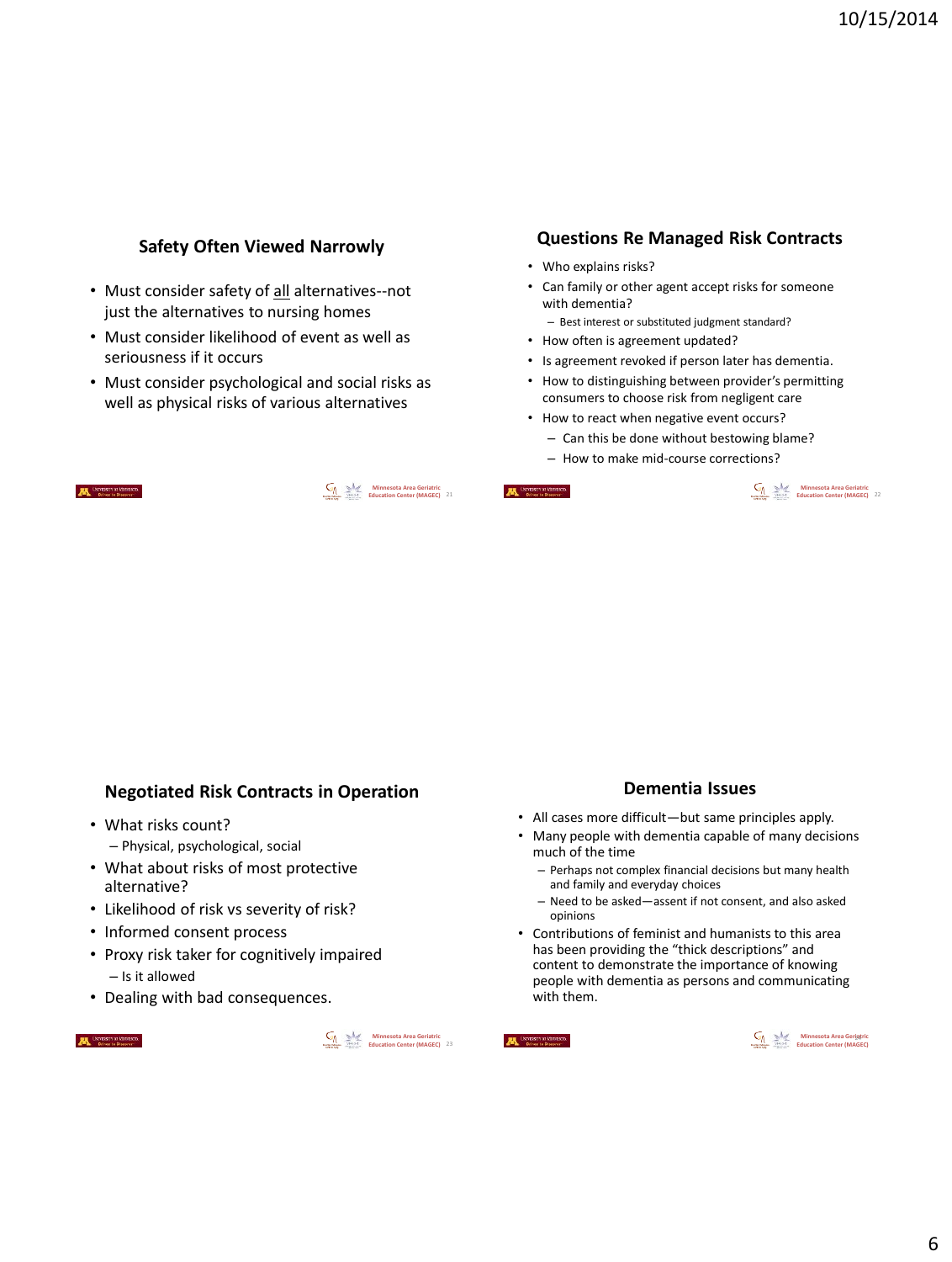# **Ethics Committees**

- Roles
	- Self-education
	- Case discussion and advising
	- Policy and practice examination
- Structure
	- Cross-disciplinary
	- Outside members
	- Sometimes a network
	- Trade associations can sponsor



**Minnesota Area Geriatric Education Center (MAGEC)** 25

#### **Steps for Practitioners or Agencies**

- Begin discussing ethics issues at all levels of staff. – Learning circles to explore issues
- Discuss values and preferences with clientele – Get to know consumers/residents—one by one
	- Discuss insights & how to act on consumer preferences • Getting to yes.
		- Don't worry that "everyone might want this"—everyone won't
- Examine policies and processes in organization – Are there any that make consumer choice harder?
	- Can more information be provided in ways more easily processed?
- Would an ethics committee work in the setting? – If not a committee, could there be a process to raise and discuss ethical issues?



**Minnesota Area Geriatric Education Center (MAGEC)** 26

#### **Increasing Awareness Generally**

- Try Thought Exercises – What do I want for self? For parents?
- Read first-hand stories by LTSS users
- Try novels and movies
	- Humanities help inform bioethics
- Look for role models in LTSS
	- Illustrates art of the possible
	- Could be in your family or among your clients









**Minnesota Area Geriatric Education Center (MAGEC)** 28